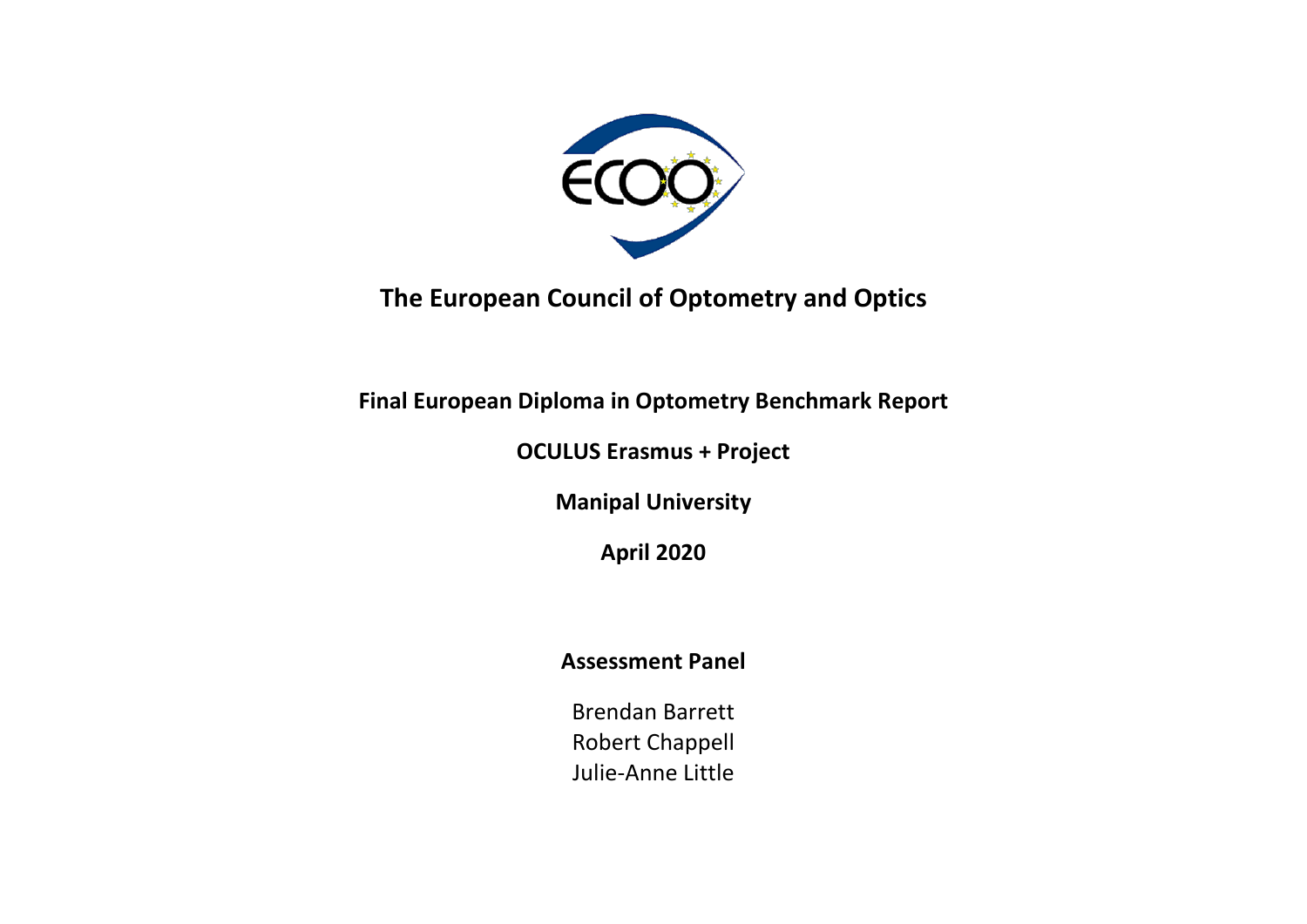#### **Manipal University**

### **ECOO 2nd Benchmarking activity for OCULUS project.**

#### **20th April 2020**

The OCULUS Project (**O**ptometry **Cu**rriculum for **L**ifelong learning through Erasm**US**), led by a consortium of educators from optometry schools in Europe, aims to improve and reform existing curricula of optometric education in India and Israel to raise it to a high-standard level using the European Diploma in Optometry as a benchmark.

The Board of Management of the European Diploma were asked to conduct a benchmarking procedure for the OCULUS project, both at the outset of the project, and at the end of the project when knowledge had been exchanged and initiatives implemented to enhance the optometry curriculum in the partner organisations of this project.

The first benchmarking procedure consisted of completion of a self-assessment document and a visit to each institution in 2017 to conduct an in-depth examination of the programmes.

The second benchmarking procedure is a desk-based assessment, chiefly investigating the knowledge/clinical gaps identified from the initial assessment.

Consequently, this report is using the evidence presented in written format from each institution to fulfil the OCULUS project objectives. However, we also recognise that some institutions may be interested in going through the full accreditation process for the European Diploma in Optometry (EDO), and such a process would require a site visit to provide more detailed evidence required for full accreditation.

### **Key changes identified:**

(1) A new, dedicated 1200 sq. ft. pre-clinical laboratory facility has been developed. This contains 'basic ophthalmic set up, dispensing lab, visual perception and visual therapy lab, and advanced imaging instruments.' Some of the instruments in the new facility have been purchased with funds from the OCULUS project and other equipment has been purchased using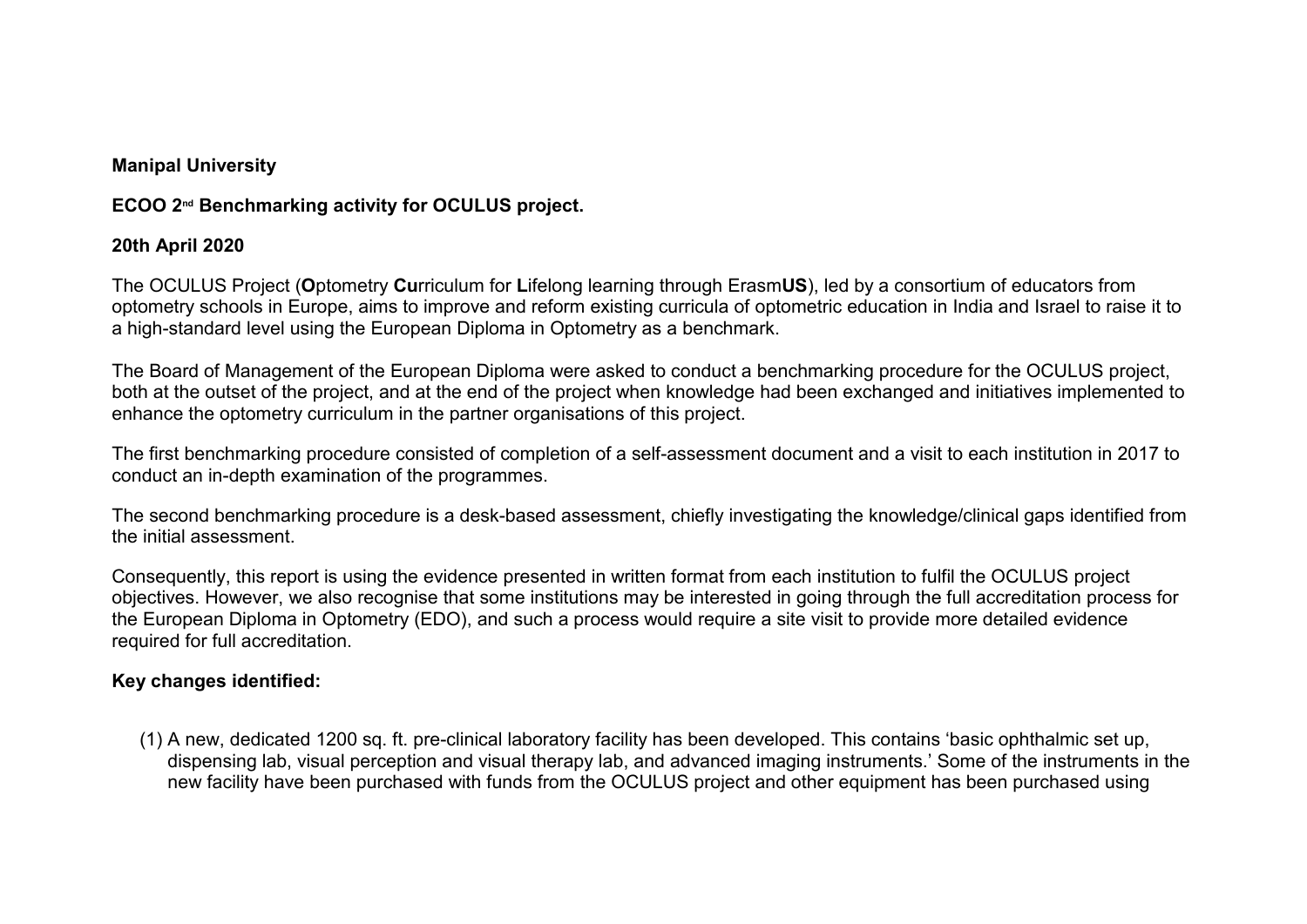MAHE funds. First, second and third year students are taught in this facility, and 'community camps' and 'screening activities' are also held there.

- (2) Manipal indicate that gaps in specific topic and topics have been addressed by means of changes to the curriculum which have been approved by the University's Board of Studies. Changes to a number of units have been made and new units have apparently been introduced in refractive surgery and pharmacology.
- (3) The internship was previously not credit-bearing but now carries a weight of 40 credits. There is an end of semester examination at the end of the 7<sup>th</sup> & 8<sup>th</sup> semesters. Students cannot graduate with the B. Optometry qualification unless there is 'satisfactory performance' in these examinations.
- (4) The logbook has been modified. Beginning in the  $3<sup>rd</sup>$  semester, students are now required to record the cases they have observed or actually examined. The portfolio is maintained until the end of the course. There is also reference to minimum numbers of patients for various conditions/cases. However, there is no information about how each student's logbook is evaluated and whether the logbook evaluation contributes to the assessment for the internship.
- (5) Greater opportunities are provided to students to practice ophthalmoscopy and other 'advanced imaging techniques', and records are maintained in the portfolio.
- (6) In addition to the three local hospitals, the University has indicated that it now also sends its students to other locations including optical shops and these placements are 'managed' by the department.

*NB 2 credits in Manipal University equate to 3 ECTS*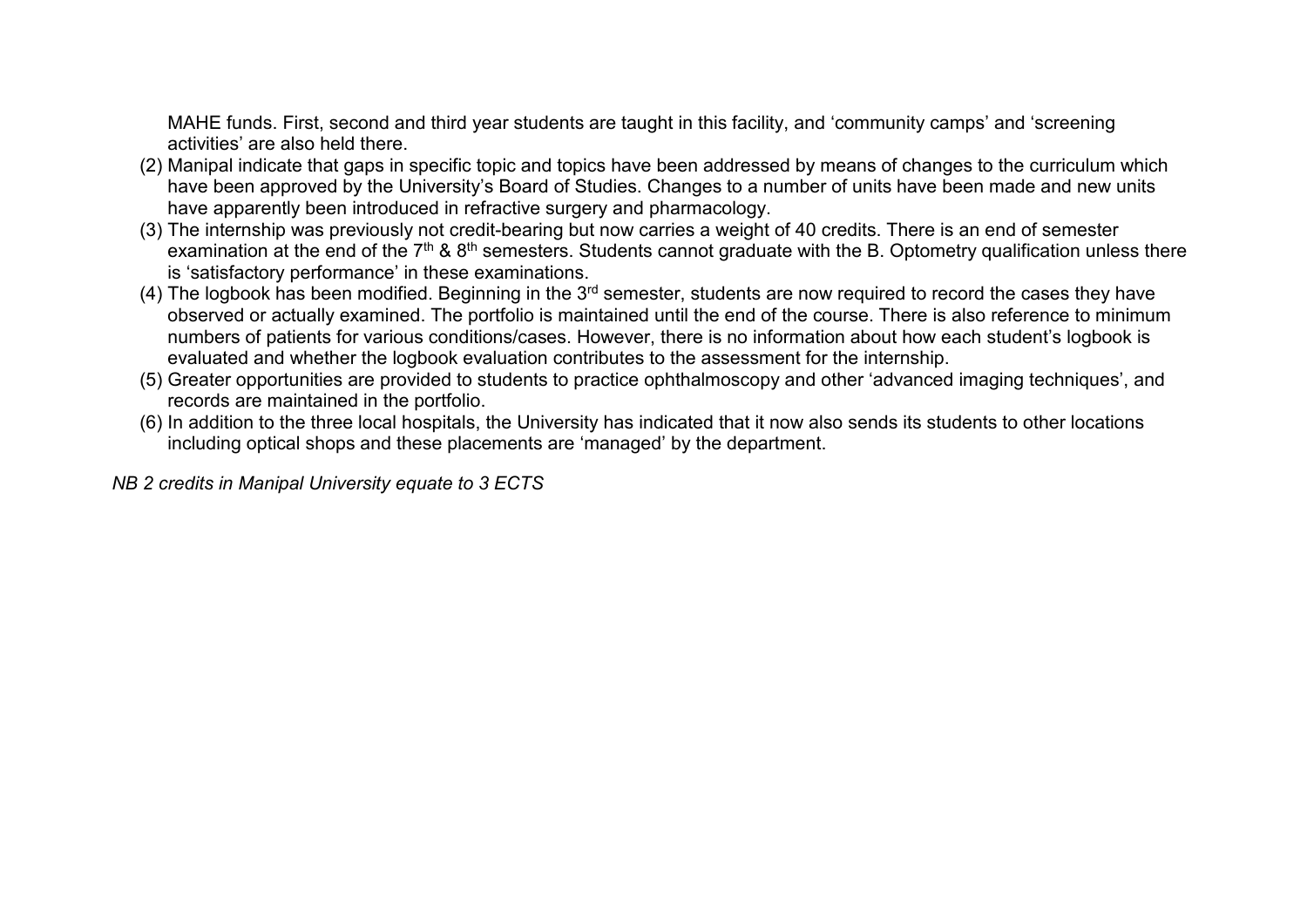### **Outstanding Questions/Issues:**

- It is not clear whether in the new clinical facility real patients are seen and whether real dispensings take place?
- Reference is made to a 'minimum number of cases' that students should observe or examine, but it is not clear what these minimum numbers are, and whether they are based on EDO-portfolio recommendations.
- It is recognised that there have been developments in relation to the internships, however the details provided about the monitoring of student experience during internships are very limited. Are the supervisors during the internships appropriately qualified and trained by MAHE and what are the departments management arrangements?
- We appreciate the logbook has been developed to capture the breadth and nature of clinical experience gained from the 3<sup>rd</sup> to the 8th semesters but there is no information about whether the logbook is assessed, and if so how it is assessed.
- Module/unit summaries do not contain any details about how the topic is assessed. This would have been a helpful addition to help understand how the learning objectives of the module are met.
- It would have been helpful to have an overall map of the courses/modules within the programme. For example, how have the new 40 credits for the internship affected the relative credit weightings of the other units/modules that make up the B. Optometry programme.
- The numbering of the modules/units in the OSAT PDF often does not tally with the titles of the modules/units available via google.docs. This made it difficult to track the changes made in response to the initial benchmarking.
- It would have been helpful if the new instruments provided using OCULS and MAHE funds had been listed
- Annexure : summary of clinical teaching patient exposure internship batch (8/19 2/20) shows very high variations per student from a grand total of 97 to 7350 with no explanation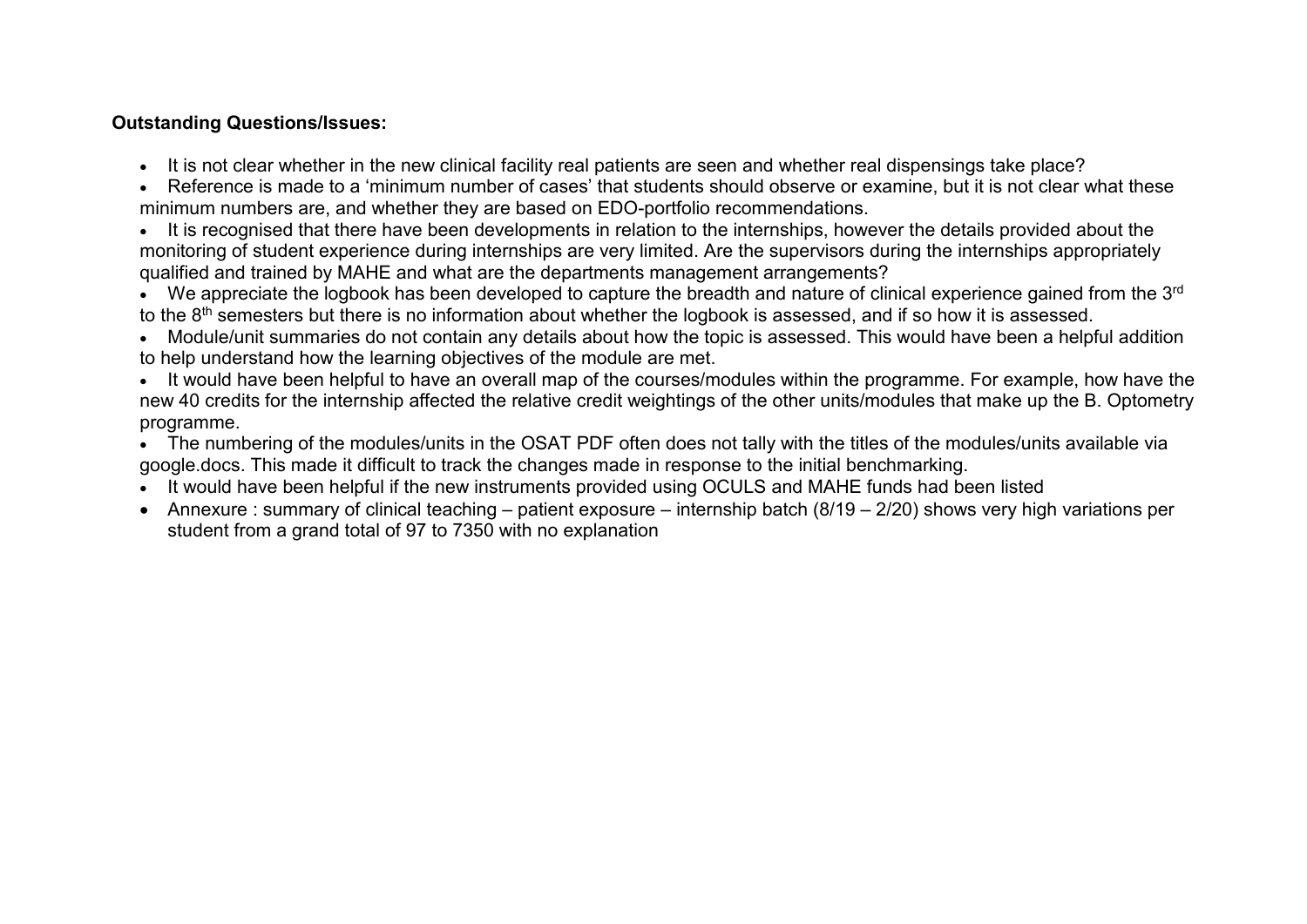2nd Benchmarking Opinion against the Knowledge Base and Competencies of the European Diploma in Optometry for Manipal University

This opinion is based on the Panel's analysis of the documents supplied

## Colour Coding

| <b>Knowledge Base</b>                  | Knowledge base<br>for European Diploma competencies |
|----------------------------------------|-----------------------------------------------------|
| <b>Clinical/Practical competencies</b> | Clinical/practical<br>European Diploma competencies |
|                                        | Benchmarking Opinion Satisfactory                   |
|                                        | Benchmarking Opinion Some weaknesses                |
|                                        | Benchmarking Opinion <b>Inadequate</b>              |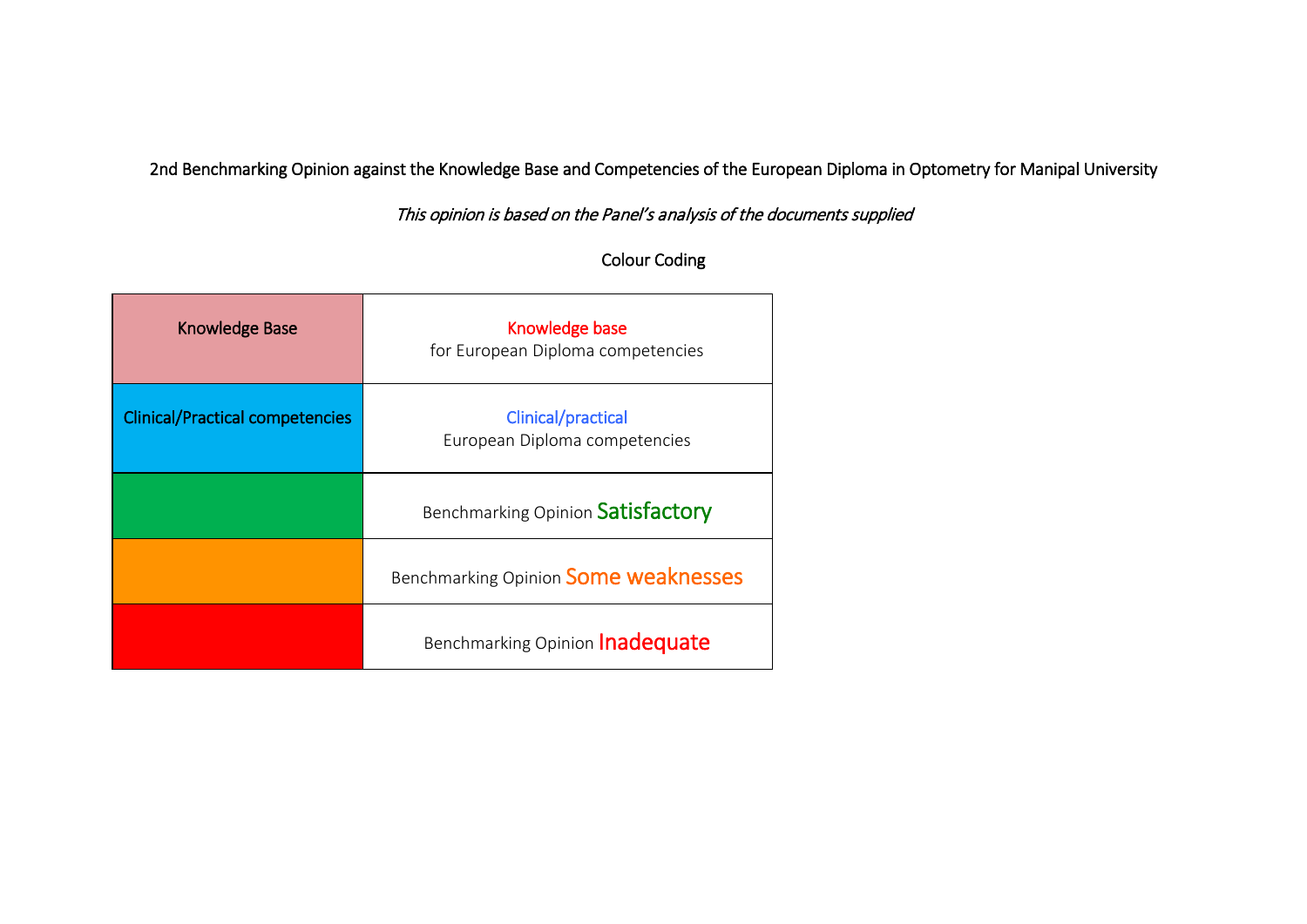## **PART A:Optical Technology**

| European        | <b>Self-Assessment Document</b>       | Provisional |  |
|-----------------|---------------------------------------|-------------|--|
| <b>Diploma</b>  |                                       | Opinion     |  |
|                 | <b>Competency Areas</b>               |             |  |
| Examination     |                                       |             |  |
| <b>Sections</b> |                                       |             |  |
| Part A          | <b>Subject 1: Geometrical Optics</b>  |             |  |
| Optics<br>1.    |                                       |             |  |
| Optical<br>2.   | <b>Subject 2: Physical Optics</b>     |             |  |
| Technology      |                                       |             |  |
|                 | <b>Subject 3: Visual Optics</b>       |             |  |
|                 | <b>Subject 5: Optical Appliances</b>  |             |  |
|                 | <b>Subject 6: Occupational Optics</b> |             |  |
|                 | <b>Subject 5: Optical appliances</b>  |             |  |
|                 | <b>Subject 6: Occupational Optics</b> |             |  |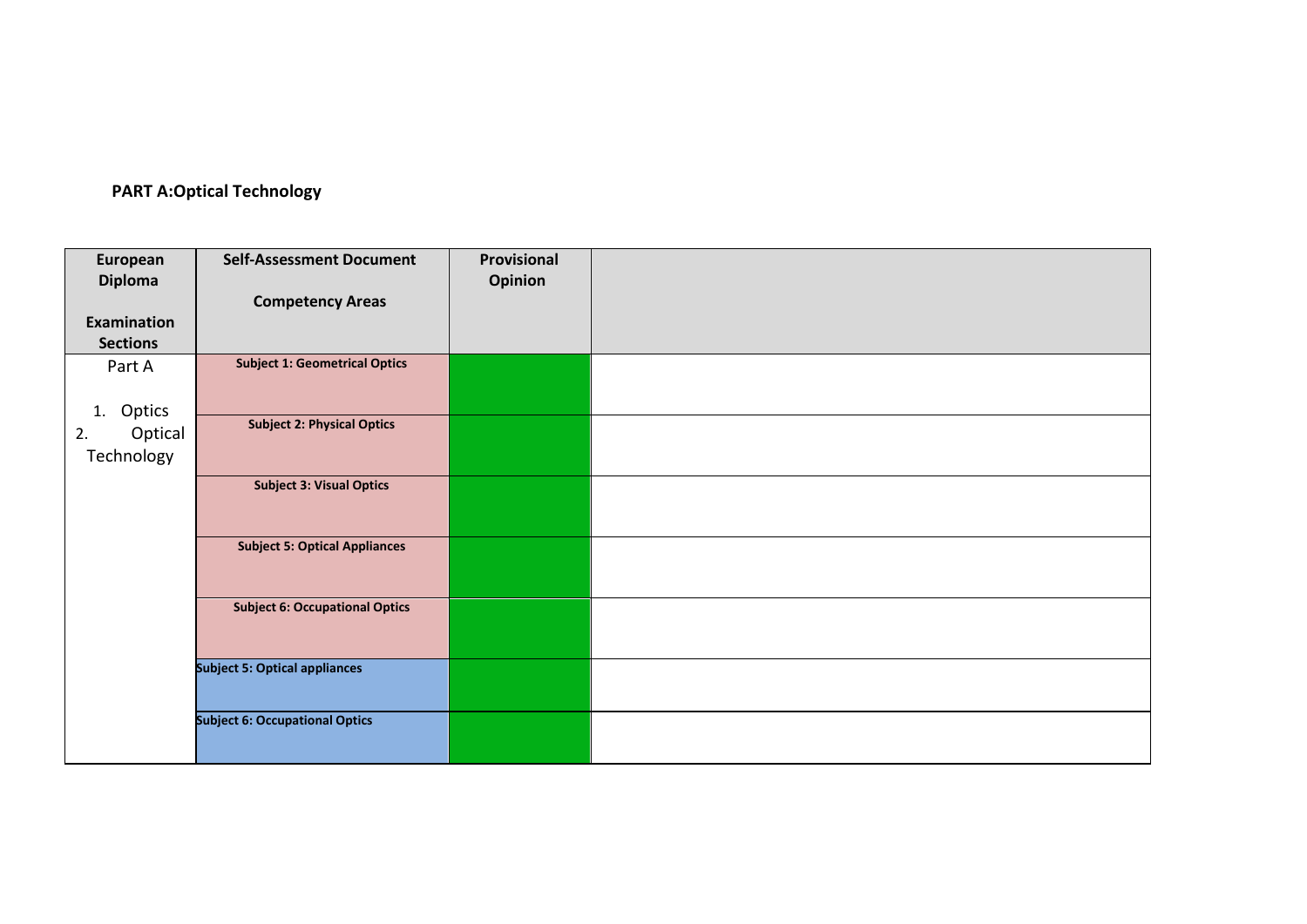## **PART B:Management of Visual Problems**

|                    | <b>European Diploma</b>     | <b>Self-Assessment Document</b>                                   | Provisional<br><b>Opinion</b> |  |
|--------------------|-----------------------------|-------------------------------------------------------------------|-------------------------------|--|
|                    | <b>Examination Sections</b> | <b>Competency Areas</b>                                           |                               |  |
|                    |                             | <b>Subject 4: Visual Perception</b>                               |                               |  |
| Part B             |                             |                                                                   |                               |  |
| 1.<br>2.<br>Vision | Refraction<br>Binocular     | <b>Subject 7: Vision and Ageing</b>                               |                               |  |
| 3.                 | Contact lenses<br>Visual    | <b>Subject 8: Refraction</b>                                      |                               |  |
|                    | Perception                  | <b>Subject 9: Low Vision</b>                                      |                               |  |
|                    |                             | <b>Subject 10: Ocular Motility and Binocular</b><br><b>Vision</b> |                               |  |
|                    |                             | <b>Subject 11: Contact Lenses</b>                                 |                               |  |
|                    |                             | <b>Subject 12: Investigative Techniques</b>                       |                               |  |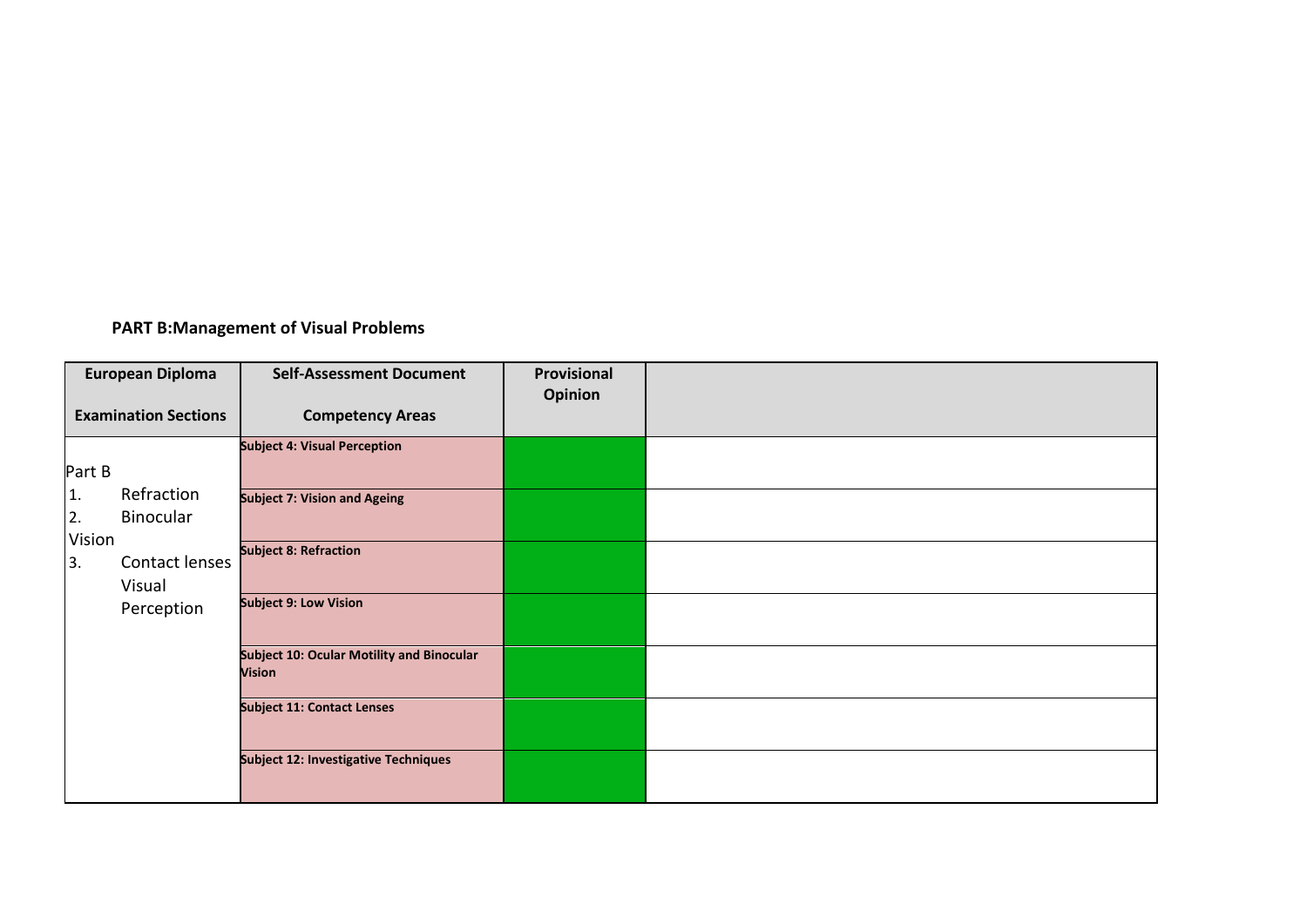| <b>Subject 13: Paediatric Optometry</b>                           |                                                                                                                                                                                                                                                                                                                                                                                                               |
|-------------------------------------------------------------------|---------------------------------------------------------------------------------------------------------------------------------------------------------------------------------------------------------------------------------------------------------------------------------------------------------------------------------------------------------------------------------------------------------------|
| <b>Subject 14: Refractive Surgery</b>                             | Refractive surgery is mentioned only in Ocular Diseases I module and not in the<br>other modules listed in the response. The response also indicated that a<br>separate teaching module has been developed and is currently being delivered.<br>However, this module/unit could not be located online.                                                                                                        |
| <b>Subject 8: Refraction</b>                                      | Detailed rubrics provided which suggest that assessment may be taking place<br>but logbook & OSCE folders are empty so no evidence was found to indicate<br>how refraction is examined practically. No details of exams are provided and<br>'minimum patient numbers' indicate minimum number of cases seen but not<br>approach to practical/clinical assessment.                                             |
| <b>Subject 9: Low Vision</b>                                      |                                                                                                                                                                                                                                                                                                                                                                                                               |
| <b>Subject 10: Ocular Motility and</b><br><b>Binocular Vision</b> | Some detailed rubrics provided which suggest that assessment may be taking<br>place however no direct evidence of assessment. Extracts from logbook indicate<br>that most/all of the binocular vision techniques are conducted. However, while<br>signatures are present to verify the clinical entries in the logbook, but no direct<br>evidence of assessment of clinical/practical ability in these areas. |
| <b>Subject 11: Contact Lenses</b>                                 |                                                                                                                                                                                                                                                                                                                                                                                                               |
| <b>Subject 12: Investigative Techniques</b>                       | Same response as for subjects 8 & 10 above. Some detailed rubrics and some<br>evidence of OSCE-style exams for a few investigative techniques. Also, extracts<br>from logbook indicate these techniques are being taught and conducted, but<br>again little evidence of whether/how they are assessed, particularly in real<br>patients.                                                                      |
| <b>Subject 13: Paediatric Optometry</b>                           | The logbook and OSCE folders which open when the "assessment" link is clicked<br>are empty. Many rubrics are offered but few relate directly to paediatric testing.<br>Thus, there is a continuing lack of evidence that paediatric patients are actually<br>examined.                                                                                                                                        |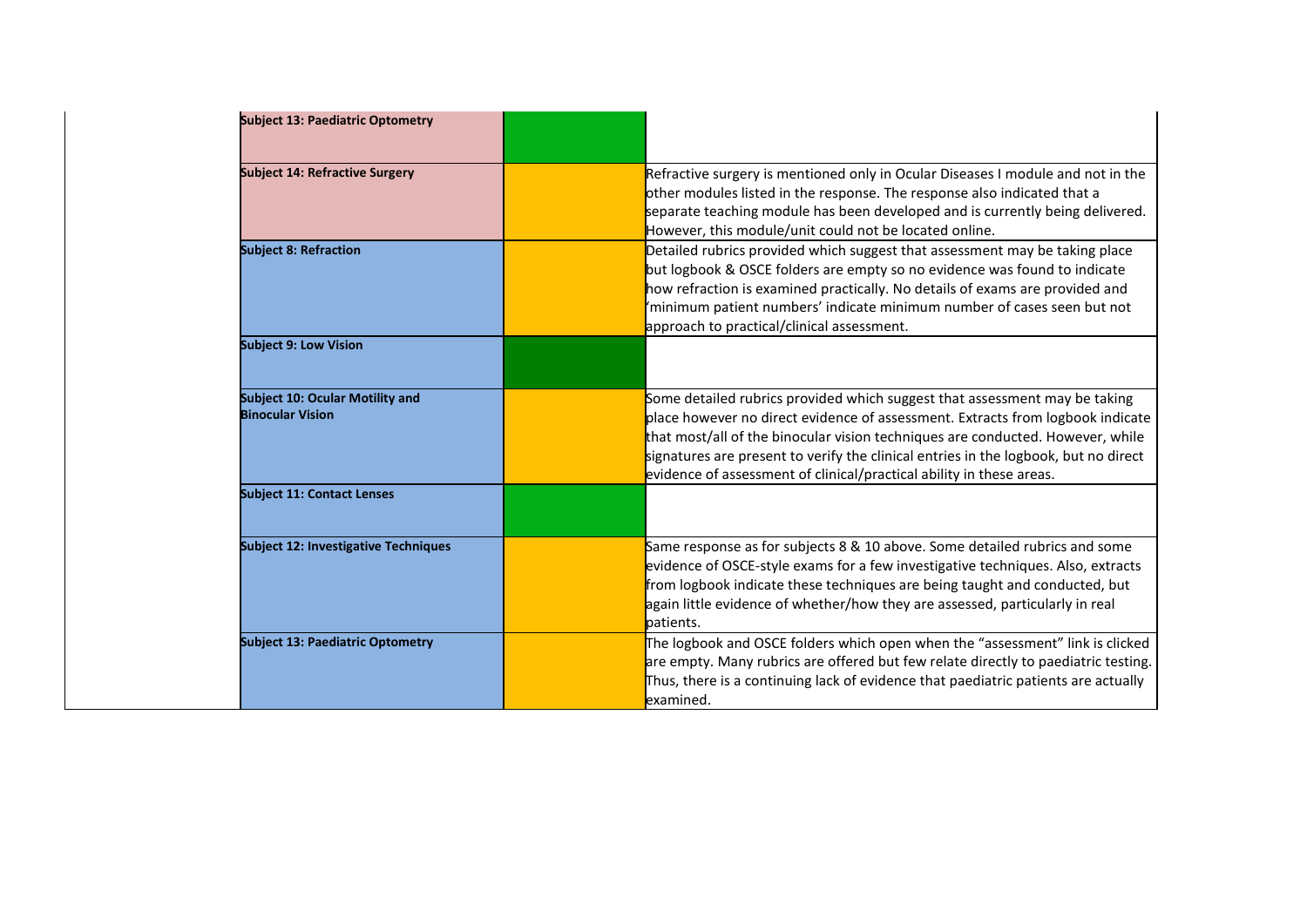# **C:General Health and Ocular Anatomy**

| <b>European Diploma</b>        | Self-Assessment                                                         | Provisional    |  |
|--------------------------------|-------------------------------------------------------------------------|----------------|--|
| Examination                    | <b>Document</b>                                                         | <b>Opinion</b> |  |
| <b>Sections</b>                | <b>Competency Areas</b>                                                 |                |  |
| Part C                         | Subject 12: Investigative<br><b>Techniques</b>                          |                |  |
| 1.Biology<br>2. Ocular Biology | <b>Subject 15: Anatomy and</b><br><b>Histology</b>                      |                |  |
| 3. Ocular<br>Abnormality       | <b>Subject 16: Neuroscience</b>                                         |                |  |
|                                | Subject 17: General Physiology<br>and Biochemistry                      |                |  |
|                                | Subject 18: Microbiology and<br><b>Immunology</b>                       |                |  |
|                                | Subject 19: General<br><b>Pharmacology</b>                              |                |  |
|                                | <b>Subject 20: Pathology and</b><br>General<br><b>Medical disorders</b> |                |  |